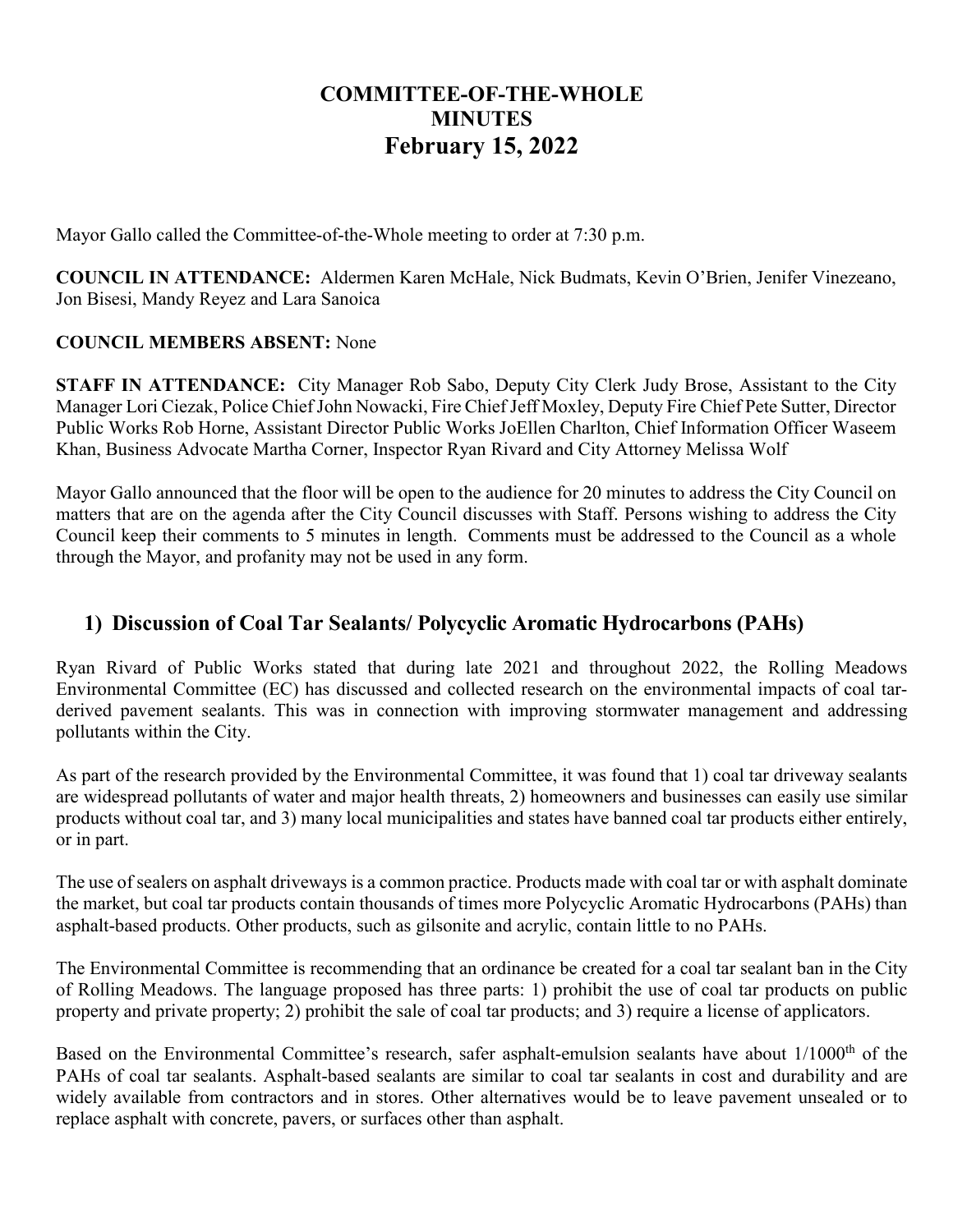February 15, 2022 COW Minutes Page **2** of **8**

Much of the research performed indicates that the ban of coal tar-based seal coating can positively benefit human and animal health. Discussions have found that there are few identified consequences associated with this ban and would not have a negative effect on any of the City's road construction activities in Rolling Meadows.

Staff cannot identify any real negative impacts resulting from the proposed ban. However, should the Council decide to not ban the sale of coal tar sealant, the Environmental Committee request consideration be given to requiring an application license with an increased cost for contractors that use coal tar-based products, in order to discourage its use.

Several states have chosen to ban coal tar sealant from their communities, such as; Minnesota, Washington State, and Washington DC. Local communities have also begun banning coal tar, including Winnetka, South Barrington, and Highland Park. Other area locations and additional information can be found at: <https://coaltarfreeamerica.blogspot.com/p/bans.html>

Additional consideration is a State-wide ban. Currently, the issue of a coal tar ban is a matter that is under consideration by the State of Illinois. Based on staff research, there have been four (4) House Bills proposed in the last eight (8) years. It is likely that since Illinois is a large Coal State, lobbyists have blocked the approval of a coal tar ban within the State so that means it is up to the municipalities to create their own ban and code adoptions to regulate the use of coal tar.

Council discussed this matter and would like Staff to research how other communities handled the coal tar ban, check if there are any wholesalers in Rolling Meadows and if this product is used in roofing.

Alderman Sanoica stated that it would be beneficial if the City gives advance notice or commit to a specific date.

Director Horne stated that wholesale consideration will be addressed in the ordinance and prior to bringing the ordinance to Council they will research the questions and the answers will be provided.

Mayor Gallo took the following straw votes:

Does Council support the Environmental Committee recommendation to establish an ordinance that prohibits the use of coal tar pavement sealants on applicable public and private roadways/driveways? 7 in favor; 0 opposed.

Does Council support enforcement of this matter only in conjunction with applicable permits, where sealant materials might be utilized? 7 in favor; 0 opposed.

Council supports an initial education and awareness approach as Phase 1 and revisit active enforcement in a year.

## **2) Economic Development Committee - 2022 Goals Review**

Martha Corner, Business Advocate stated that over the past several months, the Economic Development Committee (EDC) has focused on establishing goals (areas of focus) for 2022. During this time, the EDC narrowed the goals into three (3) main areas. The EDC now seeks Committee of the Whole (COW) discussion on the related items and requests endorsement of moving forward on the goals as noted in this report.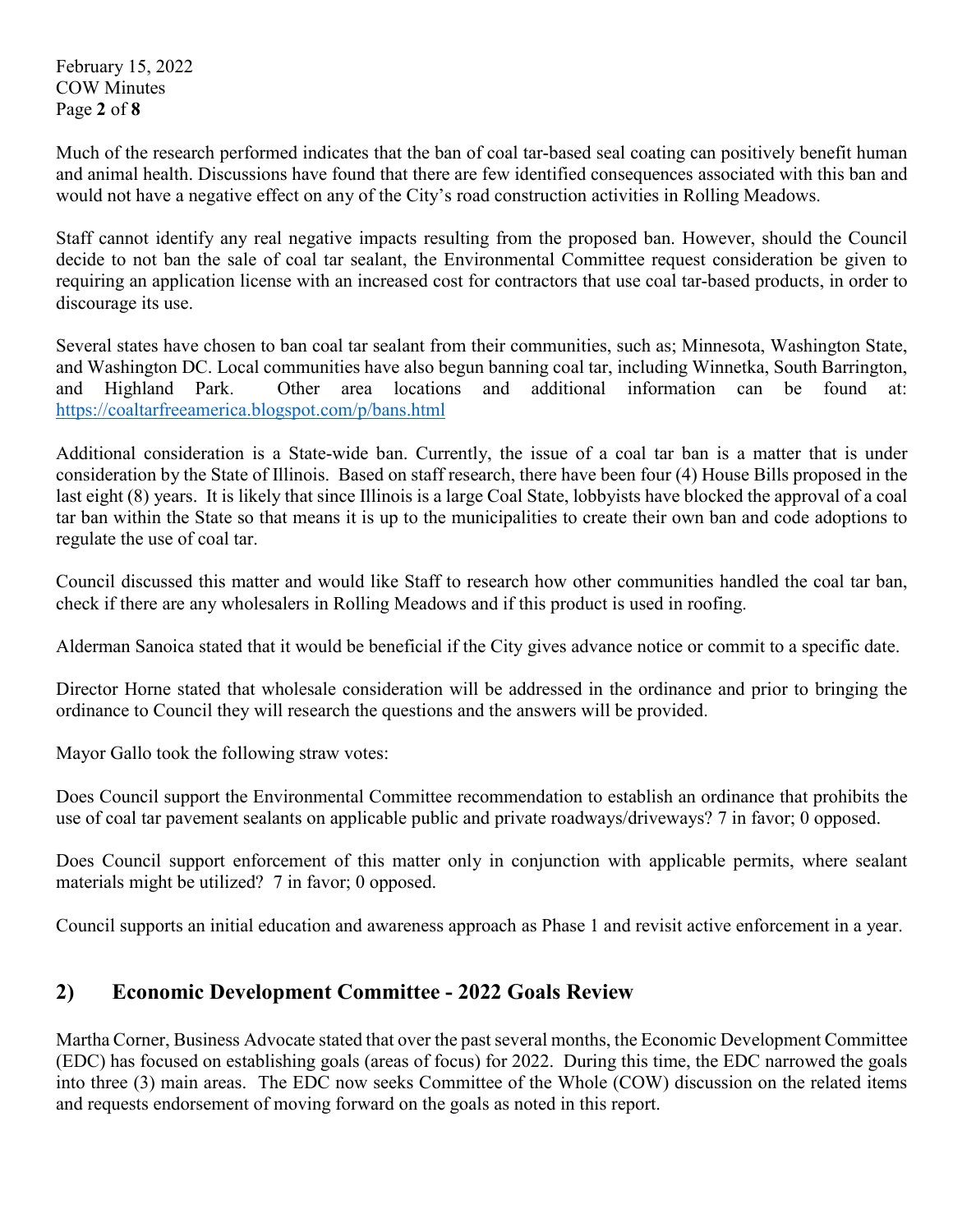February 15, 2022 COW Minutes Page **3** of **8**

For reference and to provide background on the basis for recent EDC discussion, below is the list of EDC duties per the *Rolling Meadows Code of Ordinances (Article IV, Section 78-99):*

EDC Duties include 1) Develop services and programs to attract new and to expand existing business activities; 2) Develop services and programs to assist in the retention of existing business facilities; 3) Develop special assistance programs for the business community to create a favorable climate for the successful operation of City business facilities; 4) Foster cooperation among the community resources and organizations in order to engender a coordinated and multifaceted approach to economic development; 5) Promote communication within the community at large concerning the City's economic development needs and the committee's goals and programs; and 6) Submit an annual report to the City Council detailing activities and accomplishments of the prior year and goals and objectives for the coming year.

Based on an understanding of these duties and their desire to use EDC meeting time constructively, three main goals and respective areas of focus the EDC are listed below.

Goal/Area of Focus #1: Assist Existing Businesses: A) *Restaurant Promotions* - Example: Meet Chicago Northwest Eat Local Week – Allows for increased regional recognition of restaurants through the City's partnership with Meet Chicago Northwest at no cost to participating restaurants. The desired result would be increased awareness, patronage, and profitability for restaurants. An additional opportunity is to promote restaurants through the City's social media via specialized campaigns (i.e. National Pizza Day featuring local pizza establishments). Social media presents a low cost marketing opportunity for the City and an opportunity for increased visibility for restaurants through City social media platforms. B) *Property Improvements* - Example: Exterior property enhancements through grant based programs (Formal City approvals would still be required for any grants, e.g. outdoor seating areas, walkway in front of establishment, awning and signage improvements, etc.). Such a program would improve the façade appearance and the overall aesthetics of a business. Improved curb appeal results in a more inviting and noticeable appearance to potential customers and increased foot traffic for the business. C) *Small Business Forum, Mentoring, Business Resource Guide -* Example: Combine list of different business resources in a single document (print and digital publication). This item can also be used as a business attraction tool also. To support entrepreneurship in the City, there are opportunities to create publications and programs that offer guidance and learning opportunities on a variety of topics which impact small businesses. Providing support for small businesses ensures they have access to important information that will ultimately help with business retention.

Goal/Area of Focus #2: Attract New Businesses: A) *Restaurants* - Reminder: Current incentive program is in effect and materials are shared by staff with entities or developers interested in developing or re-purposing restaurant or retail locations (certain guidelines apply). B) *Shopping.* C) *Gathering Places* - Example: Green spaces with seating within the Kirchoff Road corridor and other commercial areas. Providing outdoor gathering spaces presents opportunities for people to enjoy al fresco dining. Communities have utilized a variety of approaches to create outdoor areas within business districts which support area restaurants and also function as a placemaking opportunity. Such outdoor gathering places adds to the economic and social vitality of the community and also supports restaurant patronage. D) *Land Owners/Rent Affordability* – The EDC would need to further explore if this is possible; it may not be feasible. Rental rates are a function of private property ownership and municipalities are limited in their ability to control private property rental rates.

Goal/Area of Focus #3: Commercial Area Aesthetics: A) *Signage* - Example: In keeping with the Rolling Meadows Comprehensive Plan and efforts of other local public entities, invest in/review the feasibility of installing wayfinding signs (Kimball Hill Park, Ice Rinks, Shopping, etc.). Wayfinding signage offers aesthetically pleasing directional signage for visitors to Rolling Meadows to find notable landmarks and or frequently visited locations.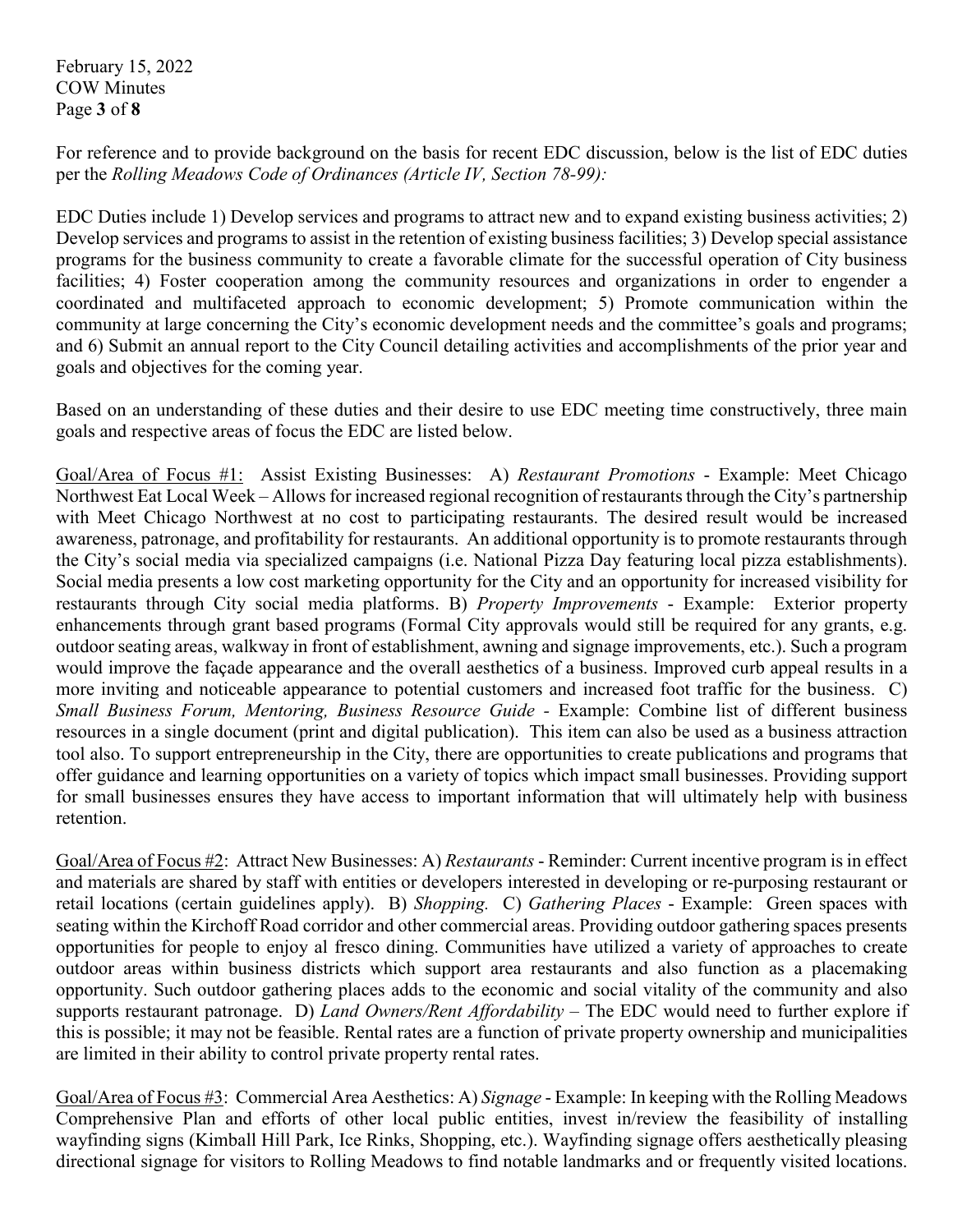February 15, 2022 COW Minutes Page **4** of **8**

B) *Landscaping* - Example: Continue review of possible site improvements for the commercial area adjacent to the Algonquin/Golf Road intersection. Improved landscaping in business districts creates an aesthetically pleasing corridor which makes shopping, dining, and visiting business areas more inviting. Nice landscaping creates curb appeal which results in new businesses who may choose to locate in a specific area based on its aesthetic appearance and also creates an inviting atmosphere for customers to patronize. C) *Curbs.* D) *Bicycle Features* - Example: Expand on current extension of bike path routes, and possibility of placing bike racks at common gathering places within the City.

The report was a high-level overview of recent EDC efforts to focus on tangible economic development efforts to benefit the City of Rolling Meadows business community. Staff will work to identify specific program recommendations that support the goal objectives to present to the City Council in the future and also any budgetary recommendations for economic development activities that allow the City to meet its goals.

Alderman Sanoica stated that there is no mention of our industrial spaces to make them more marketable for smaller or medium industry in the future. Alderman O'Brien stated that EDC had a lot of discussion regarding the industrial areas but with not knowing what's going to be developed on Euclid Avenue, EDC discussed what type of guidance to provide to staff to get the vacancies filled or should they go into a holding pattern to see what's going to transpire over the next 18-24 months so there is no clear direction for that area. Alderman Sanoica suggested to have a Plan A and Plan B considering there may be two separate opportunities.

Alderman Vinezeano stated that because the City has the incentive program they really want to build the downtown area of Kirchoff Road and that has been their focus area. The north side and south side of Kirchoff Road are vastly different and EDC is looking at how to meld them together and make it more of a downtown area. This is how EDC started and built some of the goals into that (wayfinding, esthetics, etc).

Alderman Budmats stated that there isn't anything about the Class 6b incentive. Alderman Vinezeano stated that there has been extensive conversations about 6b's and about setting a threshold for dollars spent before it would go to City Council so staff is currently working on that to bring to EDC for more discussion.

Council discussed this matter and Mayor Gallo took a straw vote to see who is in agreement with the EDC's recommended goals to serve as focal points of the City's ongoing economic development efforts? 7 in favor; 0 opposed.

Business Advocate Martha Corner asked if there are there any items that may have been missed from the goals that should be included. Mayor Gallo stated 6b's and modification to the industrial/manufacturing spaces but that can be a work in progress for future goals.

Business Advocate Martha Corner asked if Council would like to prioritize the three goals knowing funding may be required in the future, as an example is Goal #2 a higher priority than Goal #1. Alderman O'Brien stated that the EDC wants to make sure they're empowered with the support of the City Council before they start delving into each items. Alderman O'Brien and Alderman Vinezeano added that there is a primary and secondary person assigned to each item so there are constantly moving parts and they're not just focused on one at a time. Mayor Gallo stated Council would defer to EDC to what's manageable and leave it up to EDC to provide City Council with status updates.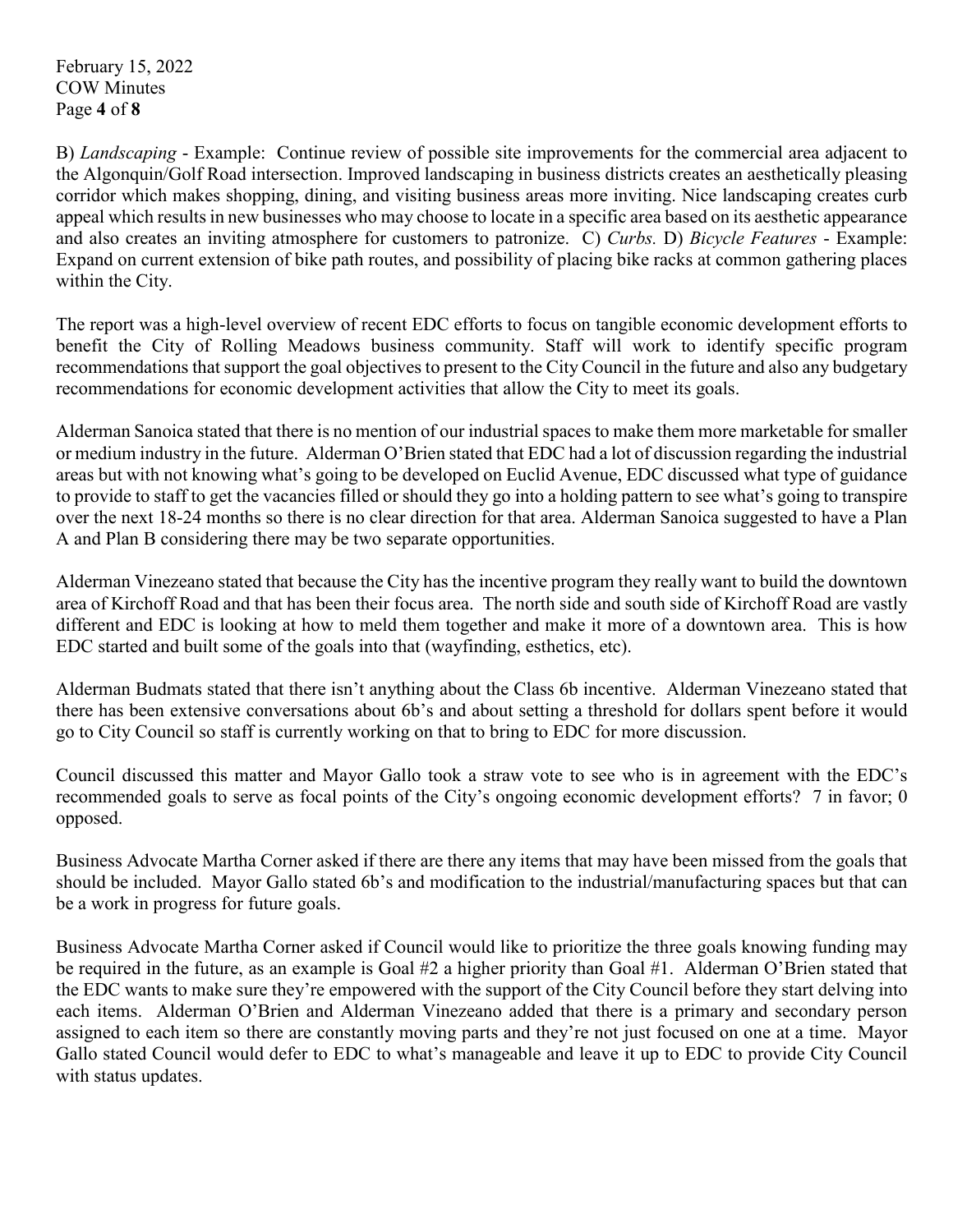# **3) Considerations related to IDOT Route 53 Bridge Letter of Intent**

JoEllen Charlton, Assistant Director Public works stated that the purpose of the presentation is to update the Council on the project the State announced in 2018. There has been multi-year history of correspondence between the State and the City with regard to the State's plans to rehabilitate Route 53 bridges in the coming years, including the five bridges in Rolling Meadows that include 1) Industrial Avenue; 2) Euclid Avenue; 3) Kirchoff Road; 4) Salt Creek Crossing; and 5) Algonquin Road. Early on, the State was careful to emphasize that funding for the identified project was intended for "rehabilitation" only, not to reconstruct or address deficiencies in existing bridge geometry or function. So, while staff advised the State of a desire to address deficiencies in the Euclid bridge design and geometry to make the bridge more accommodating to the future redevelopment of the Arlington Race Course property, the State asserted available funding is limited to fix what is already in place.

The City has been cooperating with the State's Phase 1 engineering efforts by providing information, as well as, requesting that the rehabilitation projects include both physical and aesthetic upgrades. As Phase 1 engineering nears completion, the State is now requesting the City's "concurrence" with proposed roadway geometry and scope of work questions, including whether or not the City has continued interest in pursuing aesthetic upgrades.

Staff has confirmed that the City's concurrence does not financially obligate the City at this time. Instead, the City's request to move forward with aesthetic enhancements will signal the State to develop cost estimates for enhancements that the City can then use to identify and prioritize potential financial obligations in the future. As with any State project, the City's request to upgrade features comes with the requirement that the City will assume on-going maintenance.

The State did agree with the City's request to increase the width of the existing pedestrian path under I-53 on the south side of Algonquin. Increasing the width of the path to 14' is supported by local and regional plans, so the construction cost will therefore be covered by IDOT as part of the bridge rehabilitation. Ongoing maintenance, however, will be the responsibility of the City. The State will replace the existing multi-use path under the Industrial Avenue Bridge, add an 8' wide shoulder across Euclid Avenue Bridge and replace the walkway (in kind) under the Kirchoff Road Bridge.

Council was concerned if IDOT's plans for Euclid Bridge were sufficient to handle the traffic when something is built at Arlington Park. JoEllen Charlton stated the State is monitoring that situation and realize they may need to modify their plans. Ryan Lindeman stated that the scope is strictly for rehabilitation and structural improvements.

Rob Horne, Director Public Works stated that once Council gives direction, this matter will be discussed at the Capital Improvements Committee and they'll start to identify any potential projects to align with this project.

Council discussed this matter and Mayor Gallo took a series of straw votes so the City can respond to IDOT by March 17, 2022. Does Council concur with the Project Scope? 7 in favor; 0 opposed. Does Council concur with shared-use path scope and long term maintenance? 7 in favor; 0 opposed. Does Council concur with bridge aesthetics costs and long-term maintenance? 7 in favor; 0 opposed.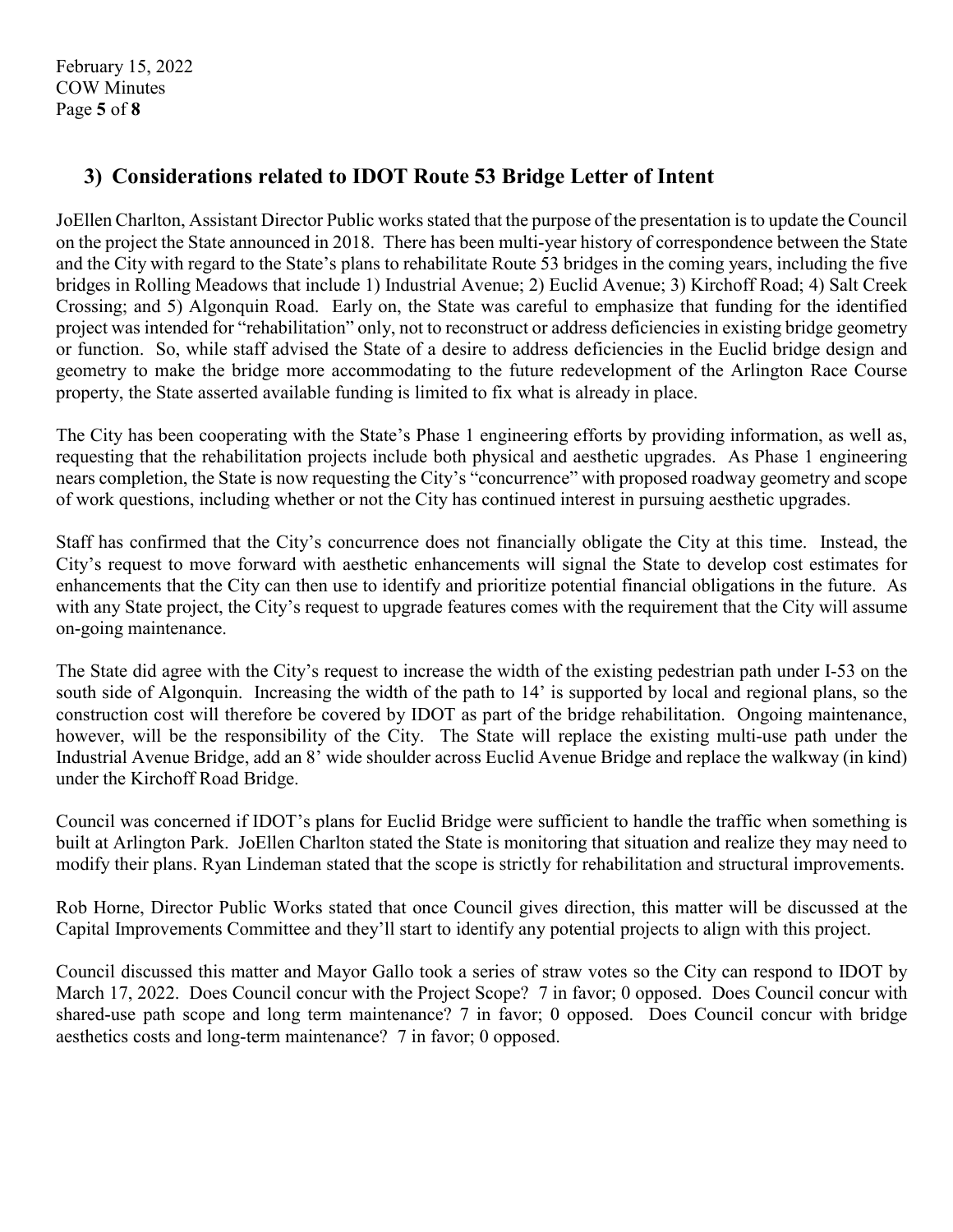## **4) Discussion of STP Call for Projects and Capital Projects Funding Readiness**

Rob Horne, Director Public Works stated that the Northwest Municipal Conference (NWMC) is a cooperative body focused on programming federal transportation funding for local road, transit, and bicycle facility projects. Members of the NWMC operate through a Technical Committee comprised of mayors and managers representing local governments on transportation issues through the Chicago Metropolitan Agency for Planning (CMAP). CMAP serves as the Chicago region's Metropolitan Planning Organization (MPO) and is responsible for the programming of federal Surface Transportation Program (STP) funding. The STP utilizes funds from the Fixing America's Surface Transportation Act or "FAST Act" federal transportation legislation to assist municipalities with implementing eligible transportation projects. NWMC Planning Liaison staff also assists municipalities with programming other federal transportation fund sources including the Congestion Mitigation and Air Quality (CMAQ) Program, Illinois Transportation Enhancement Program (ITEP) funds, Transportation Alternatives Program (TAP) and Safe Routes to School funds.

The NWMC issues the STP Call for Projects every two years, the first call having occurred in January 2020. Each call solicits projects covering the next five federal fiscal years (FFY). The NWMC's 2022 "Call for Projects" for Local Surface Transportation Program (STP-L) funding was opened on January 17, 2022. This funding cycle will cover FFY 2023‐2027. Applications are due March 18, 2022. Project applications are then evaluated by NWMC Technical Committee members and selected for CMAP Transportation Committee consideration. Final programs will be presented to the CMAP Transportation Committee on September 16, 2022 and approved by the CMAP Board and MPO Policy Committee on October 12, 2022.

In early January of this year, the NWMC held an STP Workshop Webinar where planning liaisons strongly encouraged local municipalities to submit projects during the 2022 funding cycle. The NWMC has a 100% funding allotment obligation goal with a desire to "over-program" during this cycle in order to build a contingency program that can quickly adapt and respond to shifting project schedules, cost estimates, and other factors that might leave 100% funding obligation goals otherwise unmet.

It should be noted here that an unprecedented number of federal and state funding sources are becoming available as the nation continues to contend with the effects of COVID-19 and declining infrastructure ratings by reinvesting and rebuilding local communities. These funding sources include, but are not limited to:

- American Rescue Plan (ARPA Funds) Sewer, water, & broadband infrastructure
- Infrastructure Investment and Jobs Act (IIJA) The passage of this Act has resulted in an increase of approximately 27% to STP federal funding allotments for Illinois with numerous additional competitive grants anticipated to come online in the first quarter of 2022.
- Rebuild Illinois Bond Program (RBI) Local roads improvements
- Senate & House Appropriations Discretionary spending for Illinois projects

The maximum total amount of STP participation for any project is \$3,500,000, inclusive of all phases. Any expense over the maximum STP participation amount will be the sole responsibility of the sponsoring agency.

Meetings with the Public Works Director, Assistant Public Works Director, Public Works Operations Superintendent and City Engineers (Christopher B. Burke Engineering, Ltd. – CBBEL) have been held to develop a list of capital projects for Council consideration and application for STP-L funding as part of the FY2022 Call for Projects. While the focus of these meetings was to identify needed capital improvement projects that are eligible for STP-L funding, additional projects that could benefit from forthcoming infrastructure investment funding and/or shifting federal funding eligibility criteria were also discussed.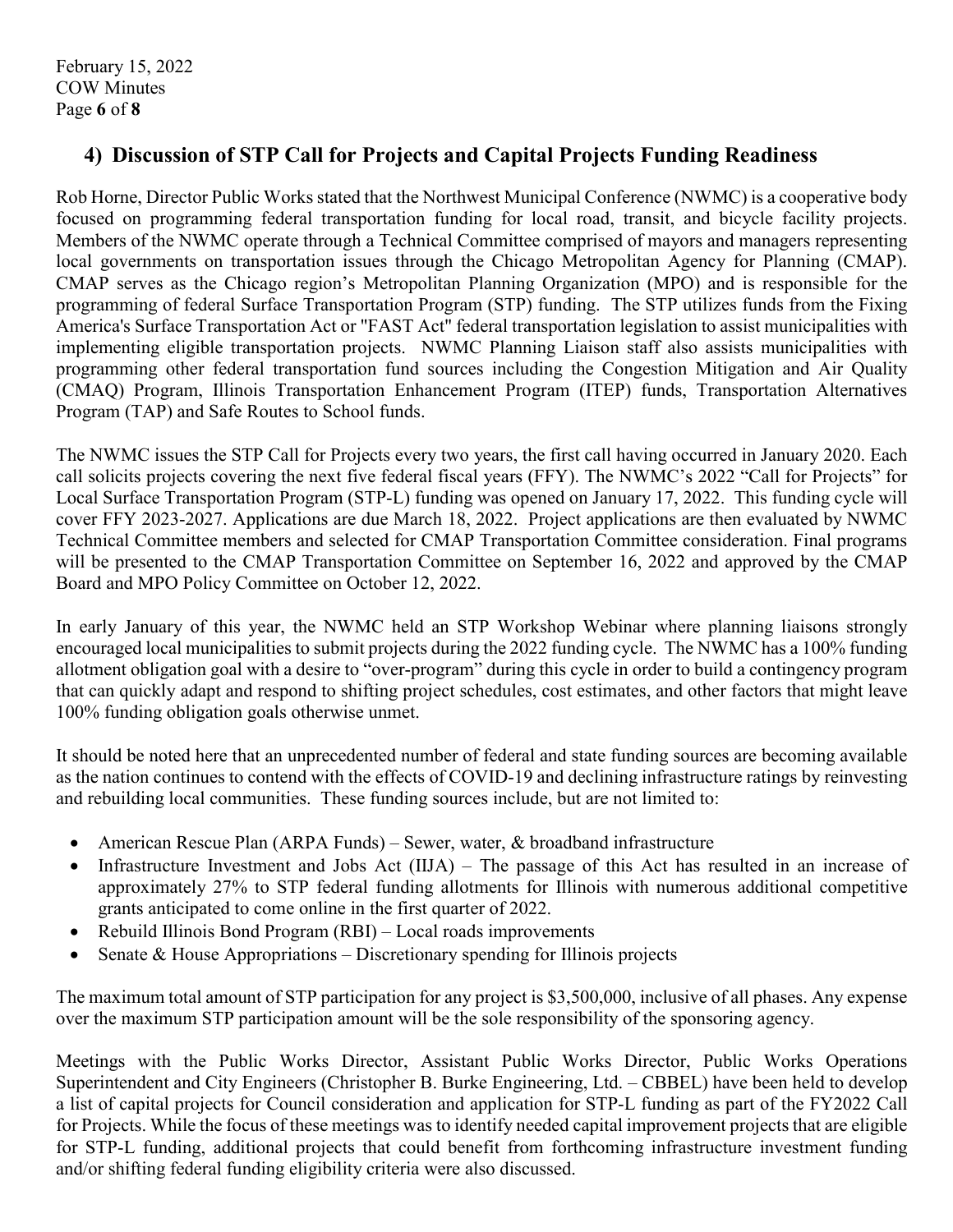February 15, 2022 COW Minutes Page **7** of **8**

While Phase I Engineering is not eligible for STP funding, the NWMC review of submitted project applications does evaluate *"Project Readiness"* as well as *"Inclusion in Contingency Program"* awarding almost 25% of a project's total possible points under this criteria to projects that have Phase I engineering completed and Phase I design approval granted through IDOT. Provided funding availability and City Council approval, it is the recommendation of the Public Works Department to initiate Phase I design engineering contracts for capital improvement projects with the objective of being proactive and ready when competitive funding opportunities are made available. If this goal is implemented, projects submitted in future funding cycle calls will score better, are more likely to be awarded funding, and are also more likely to be included in contingency programming when not selected for funding award.

The contingency programing list are those projects, just outside of the program year that have potential for funding as the program year evolves and projects expected to occur get deferred for a variety of reasons, including delays in the IDOT review process.

Federal funding for infrastructure is expected to become available in the very near future. It is likely that the Federal Government will utilize existing infrastructure for the selection and distribution of those funds to address infrastructure needs. As a result, CMAP and NWMC staffs are strongly encouraging municipalities to pursue federal funding based on the influx of funding expected to ensure that 100% of the funding made available is spent in our (the City's) region. There are several projects that can be applied for through the STP funding opportunity. As a result, staff encourages the Council to consider submission of applications for funding during this year's call.

As a reminder, the STP "call for projects" only happens every other year. Therefore, the next opportunity to submit for funding will be in 2024, after this influx of funding has already been allocated. For those projects not eligible for STP funds, Staff will pursue other funding opportunities to determine whether or not additional funding opportunities might be available for those projects.

Council discussed this matter and Mayor Gallo took a series of straw votes as follows:

Is Council supportive of staff submission of funding applications for the identified STP-L eligible projects for 2022? *(Understand that actual construction funding could be five (5) years out).* 7 in favor; 0 opposed.

Is Council supportive of Public Works working with the City Engineer to initiate Phase I engineering for any/all of the STP eligible projects? 7 in favor; 0 opposed. (Staff will seek Council's approval for each project when funding is needed.)

If Staff and the City Engineer are successful in getting functional reclassifications for the two identified roadways (Meadowbrook/Lois & Campbell Street), would the Council be in favor of application submissions on these as well? 7 in favor; 0 opposed.

If the Council is supportive of submitting applications on the reclassification routes, should Staff work with the City Engineer to prepare Phase 1 engineering efforts on those projects (Meadowbrook/Lois & Campbell Street) as well? 7 in favor; 0 opposed.

Are any of the projects that City Council would like staff to prioritize going into this Capital Improvement Planning season? (*Funding opportunities are regularly pursued with all grant eligible projects*) No straw vote was taken but the majority of Council would like Central Road to be the primary focus.